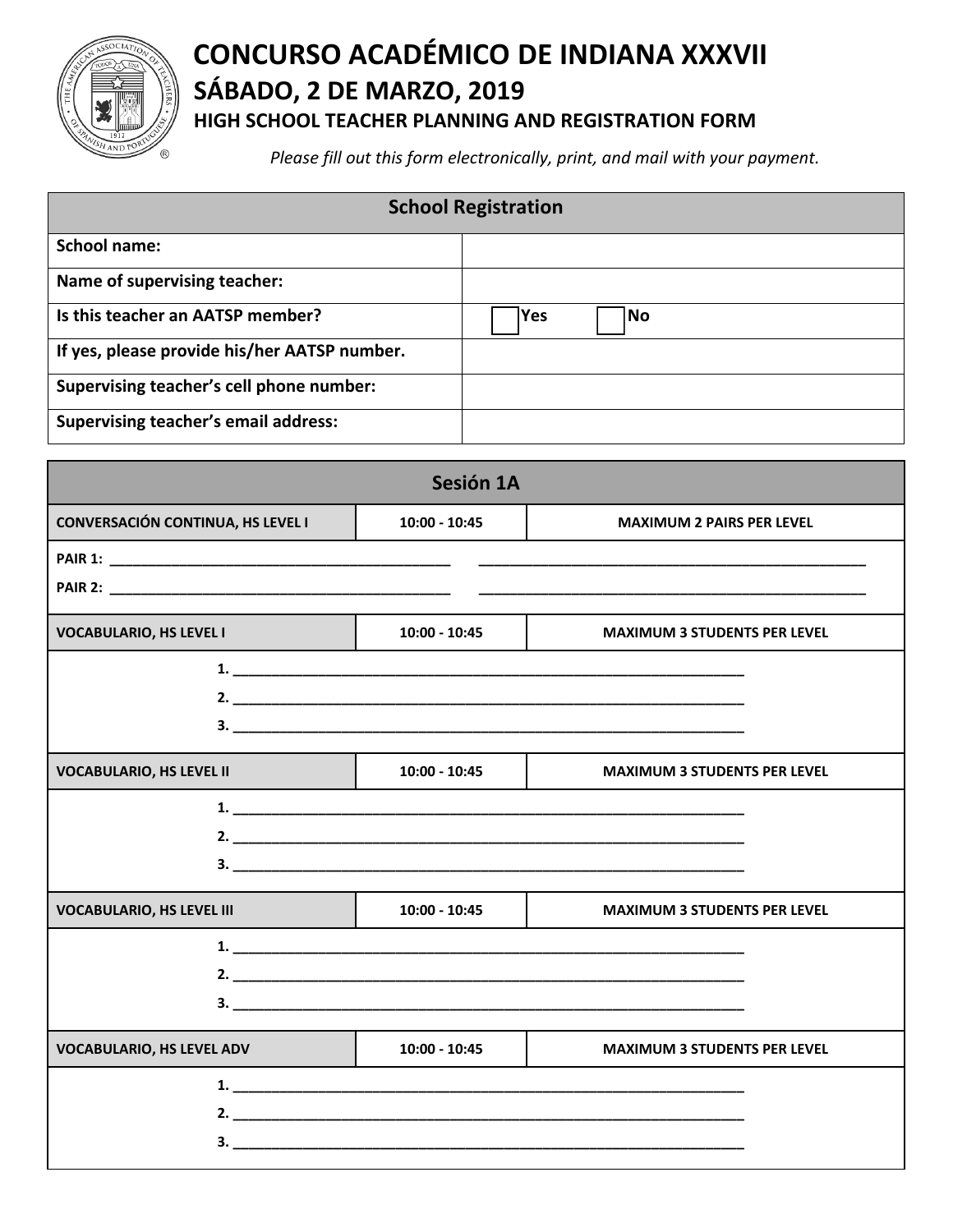| DELETREO/ORTOGRAFÍA, HS HERITAGE     | $10:00 - 10:45$             | <b>MAXIMUM 3 STUDENTS</b>  |
|--------------------------------------|-----------------------------|----------------------------|
|                                      | 1. $\overline{\phantom{a}}$ |                            |
|                                      |                             |                            |
|                                      |                             |                            |
|                                      |                             |                            |
| <b>BAILE LATINO (INDIVIDUAL), HS</b> | $10:00 - 10:45$             | <b>MAXIMUM 2 STUDENTS</b>  |
|                                      |                             |                            |
|                                      |                             |                            |
| <b>BAILE LATINO (GRUPO), HS</b>      | $10:00 - 10:45$             | A TEAM OF UP TO 8 STUDENTS |
|                                      |                             |                            |
|                                      |                             |                            |
|                                      |                             |                            |
|                                      |                             |                            |
|                                      |                             |                            |
|                                      |                             |                            |
|                                      |                             |                            |
|                                      |                             |                            |

| Sesión 1B                                |                                                    |                                                                         |
|------------------------------------------|----------------------------------------------------|-------------------------------------------------------------------------|
| PIÑATAS, HS<br>$(10:00 - 11:35)$         | Are you participating?<br><b>INO</b><br><b>YES</b> | 2 ENTRIES PER SCHOOL; TURN IN AT REGISTRATION<br><b>WITH ENTRY CARD</b> |
| <b>CARTELES, HS</b><br>$(10:00 - 11:35)$ | Are you participating?<br><b>INO</b><br><b>YES</b> | 3 ENTRIES PER SCHOOL; TURN IN AT REGISTRATION<br><b>WITH ENTRY CARD</b> |

|                               | Sesión 2A       |                                     |
|-------------------------------|-----------------|-------------------------------------|
| <b>GRAMÁTICA, HS LEVEL I</b>  | $10:50 - 11:35$ | <b>MAXIMUM 3 STUDENTS PER LEVEL</b> |
|                               |                 |                                     |
|                               |                 |                                     |
|                               |                 |                                     |
| <b>GRAMÁTICA, HS LEVEL II</b> | $10:50 - 11:35$ | <b>MAXIMUM 3 STUDENTS PER LEVEL</b> |
|                               |                 |                                     |
|                               |                 |                                     |
| 3.                            |                 |                                     |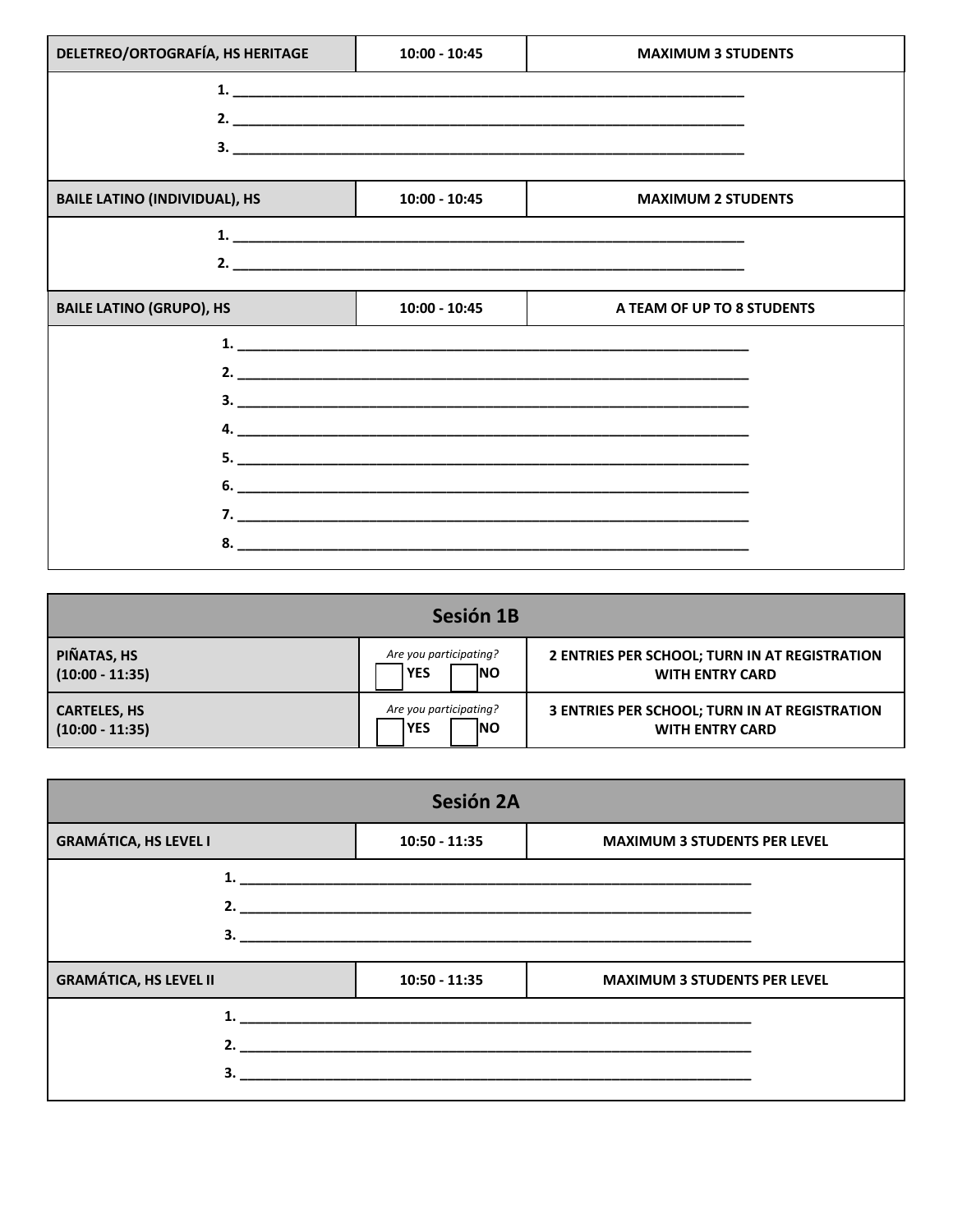| <b>GRAMÁTICA, HS LEVEL III</b>            | $10:50 - 11:35$ | <b>MAXIMUM 3 STUDENTS PER LEVEL</b> |
|-------------------------------------------|-----------------|-------------------------------------|
|                                           |                 |                                     |
|                                           |                 |                                     |
| <b>GRAMÁTICA, HS ADVANCED</b>             | $10:50 - 11:35$ | <b>MAXIMUM 3 STUDENTS PER LEVEL</b> |
|                                           |                 |                                     |
|                                           |                 |                                     |
|                                           |                 |                                     |
| RECITACIÓN/DECLAMACIÓN, HS HERITAGE       | $10:50 - 11:35$ | <b>MAXIMUM 3 STUDENTS PER LEVEL</b> |
|                                           |                 |                                     |
|                                           |                 |                                     |
|                                           |                 |                                     |
| <b>CONVERSACIÓN CONTINUA, HS ADVANCED</b> | $10:50 - 11:35$ | <b>MAXIMUM 2 PAIRS PER LEVEL</b>    |
|                                           |                 |                                     |
|                                           |                 |                                     |
| MÚSICA VOCAL (INDIVIDUAL), HS             | $10:50 - 11:35$ | <b>MAXIMUM 2 STUDENTS</b>           |
|                                           |                 |                                     |
|                                           |                 | 2.                                  |
| MÚSICA VOCAL (GRUPO), HS                  | $10:50 - 11:35$ | A TEAM OF UP TO 8 STUDENTS          |
| $\sim$ 1.                                 |                 |                                     |
|                                           |                 |                                     |
|                                           |                 |                                     |
|                                           |                 |                                     |
|                                           |                 |                                     |
|                                           |                 |                                     |
|                                           |                 |                                     |
|                                           |                 |                                     |

(continuado)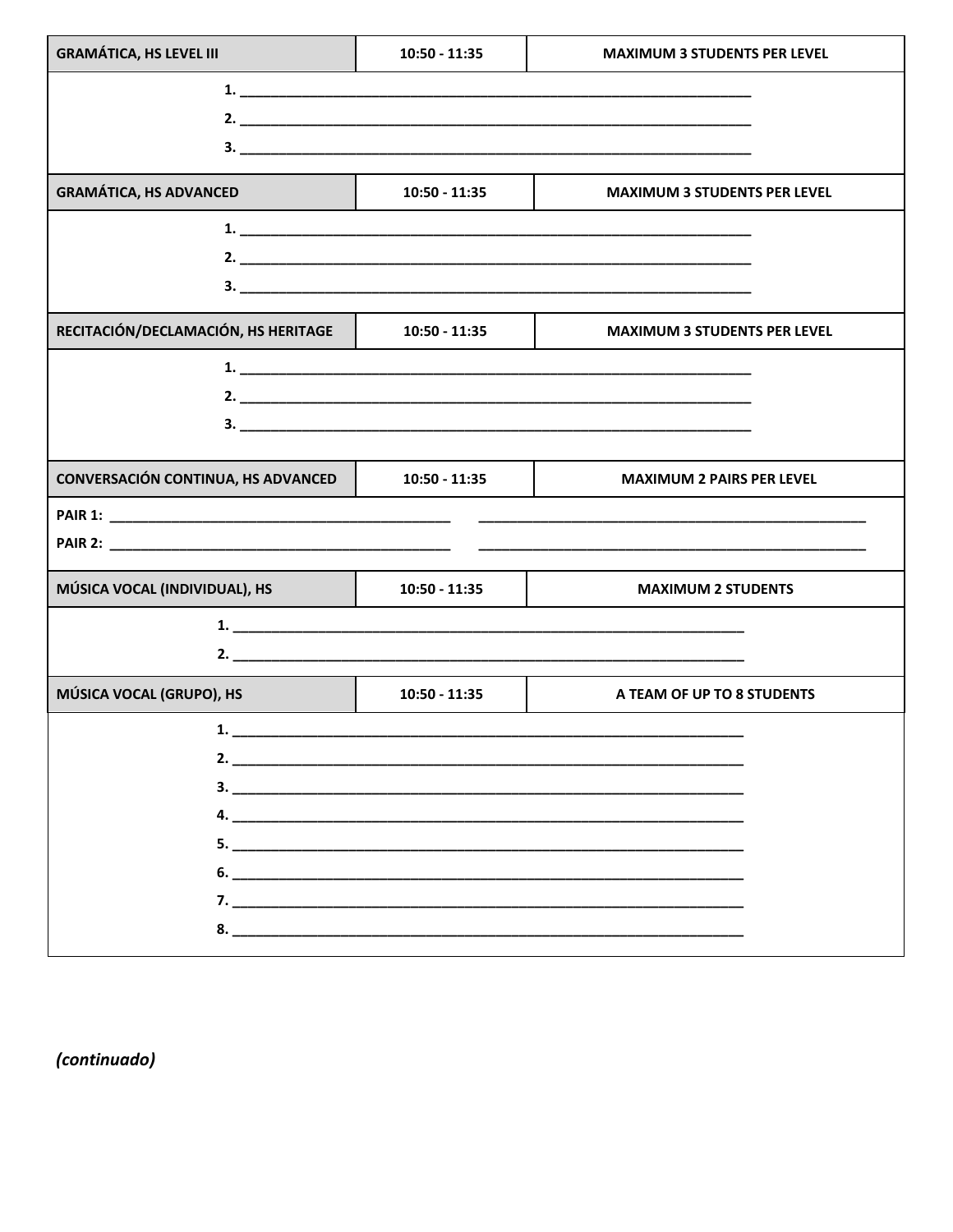| Sesión 2B                     |                                             |                                            |  |
|-------------------------------|---------------------------------------------|--------------------------------------------|--|
| DRAMA, HS LEVEL III- ADVANCED | $10:50 - 12:25$<br>(Event lasts 2 sessions) | MINIMUM 4 & MAXIMUM 10 STUDENTS PER SCHOOL |  |
| NAMES OF SKIT MEMBERS:        |                                             | $6.$ $\overline{\phantom{a}}$<br>10.       |  |

|                                           | Sesión 3A       |                                     |
|-------------------------------------------|-----------------|-------------------------------------|
| <b>ORACIONES REVUELTAS, HS LEVEL I</b>    | 11:40 - 12:25   | <b>MAXIMUM 3 STUDENTS PER LEVEL</b> |
|                                           |                 |                                     |
|                                           |                 | $\mathbf{2.}$                       |
|                                           |                 |                                     |
| ORACIONES REVUELTAS, HS LEVEL II          | 11:40 - 12:25   | <b>MAXIMUM 3 STUDENTS PER LEVEL</b> |
|                                           |                 |                                     |
|                                           |                 |                                     |
|                                           |                 | $\mathbf{3.}$ $\blacksquare$        |
| <b>ORACIONES REVUELTAS, HS LEVEL III</b>  | $11:40 - 12:25$ | <b>MAXIMUM 3 STUDENTS PER LEVEL</b> |
|                                           |                 | 1.                                  |
|                                           |                 |                                     |
|                                           |                 |                                     |
| ORACIONES REVUELTAS, HS ADVANCED          | $11:40 - 12:25$ | <b>MAXIMUM 3 STUDENTS PER LEVEL</b> |
|                                           |                 |                                     |
|                                           |                 |                                     |
|                                           |                 | $\mathbf{3.}$ $\blacksquare$        |
| <b>CONVERSACIÓN CONTINUA, HS LEVEL II</b> | 11:40 - 12:25   | <b>MAXIMUM 2 PAIRS PER LEVEL</b>    |
|                                           |                 |                                     |
|                                           |                 |                                     |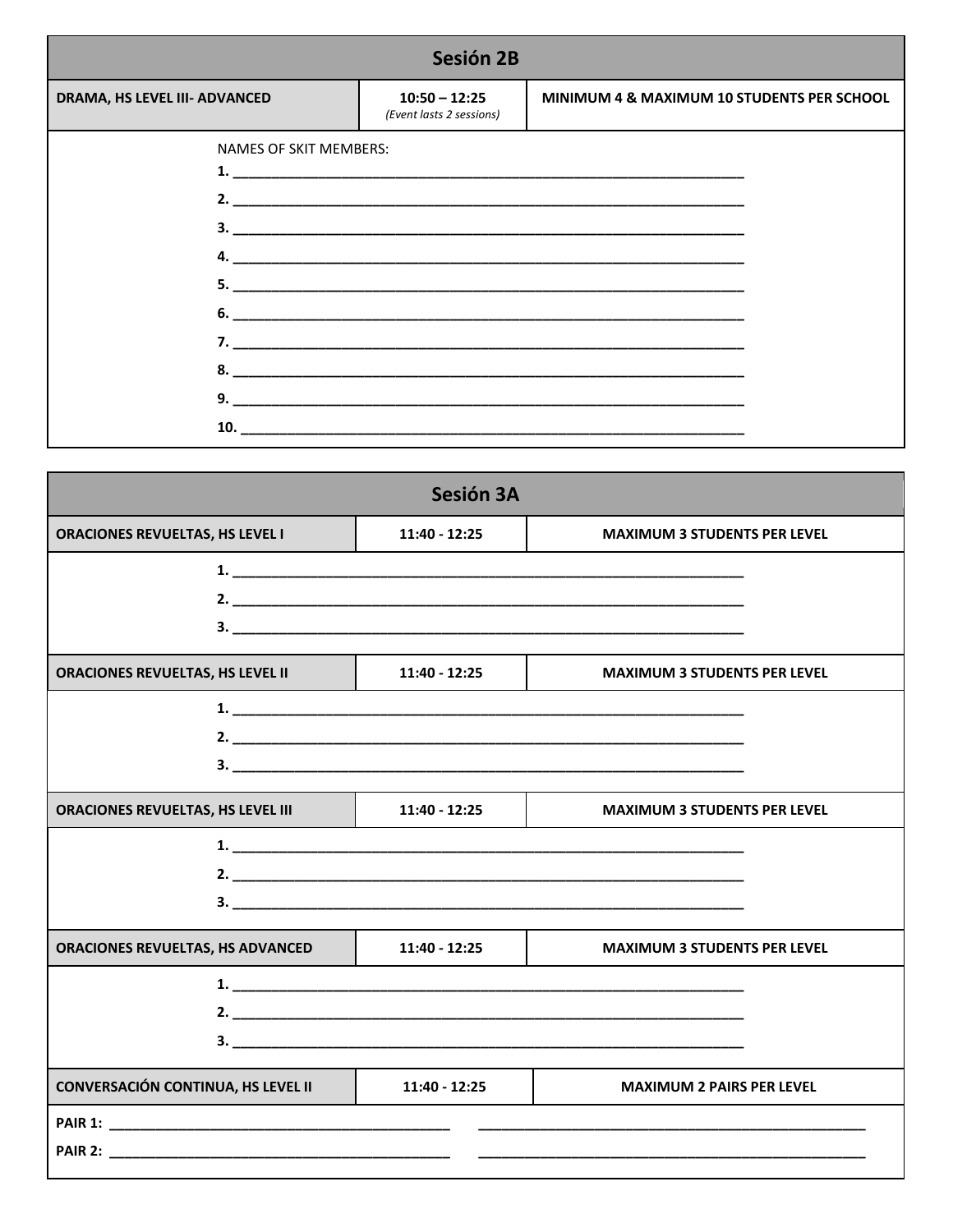| <b>DISCURSO IMPROVISADO, HS HERITAGE</b> | $11:40 - 12:25$ | <b>MAXIMUM 3 STUDENTS PER LEVEL</b> |
|------------------------------------------|-----------------|-------------------------------------|
|                                          |                 |                                     |
|                                          |                 |                                     |
|                                          |                 |                                     |
|                                          |                 |                                     |

| Sesión 3B           |                                     |                |                                         |  |
|---------------------|-------------------------------------|----------------|-----------------------------------------|--|
| TRIVIA DEL TORO, HS |                                     | $11:40 - 1:15$ | 1 TEAM PER HIGH SCHOOL; UP TO 5 MEMBERS |  |
|                     | <b>NAMES OF TEAM MEMBERS:</b><br>4. | $\mathbf{1}$ . |                                         |  |

|                                          | Sesión 4A      |                                     |
|------------------------------------------|----------------|-------------------------------------|
| RECITACIÓN, HS LEVEL I-LEVEL II          | $12:30 - 1:15$ | <b>MAXIMUM 3 STUDENTS PER LEVEL</b> |
|                                          |                |                                     |
|                                          |                |                                     |
|                                          |                |                                     |
|                                          |                |                                     |
| RECITACIÓN, HS LEVEL III & ADVANCED      | $12:30 - 1:15$ | <b>MAXIMUM 3 STUDENTS PER LEVEL</b> |
|                                          |                |                                     |
|                                          |                |                                     |
|                                          |                |                                     |
|                                          |                |                                     |
| <b>DISCURSO IMPROVISADO, HS LEVEL I</b>  | $12:30 - 1:15$ | <b>MAXIMUM 3 STUDENTS PER LEVEL</b> |
|                                          |                |                                     |
|                                          |                |                                     |
|                                          |                |                                     |
| <b>DISCURSO IMPROVISADO, HS LEVEL II</b> | $12:30 - 1:15$ | <b>MAXIMUM 3 STUDENTS PER LEVEL</b> |
|                                          |                |                                     |
|                                          |                | 2. $\blacksquare$                   |
|                                          |                |                                     |
|                                          |                |                                     |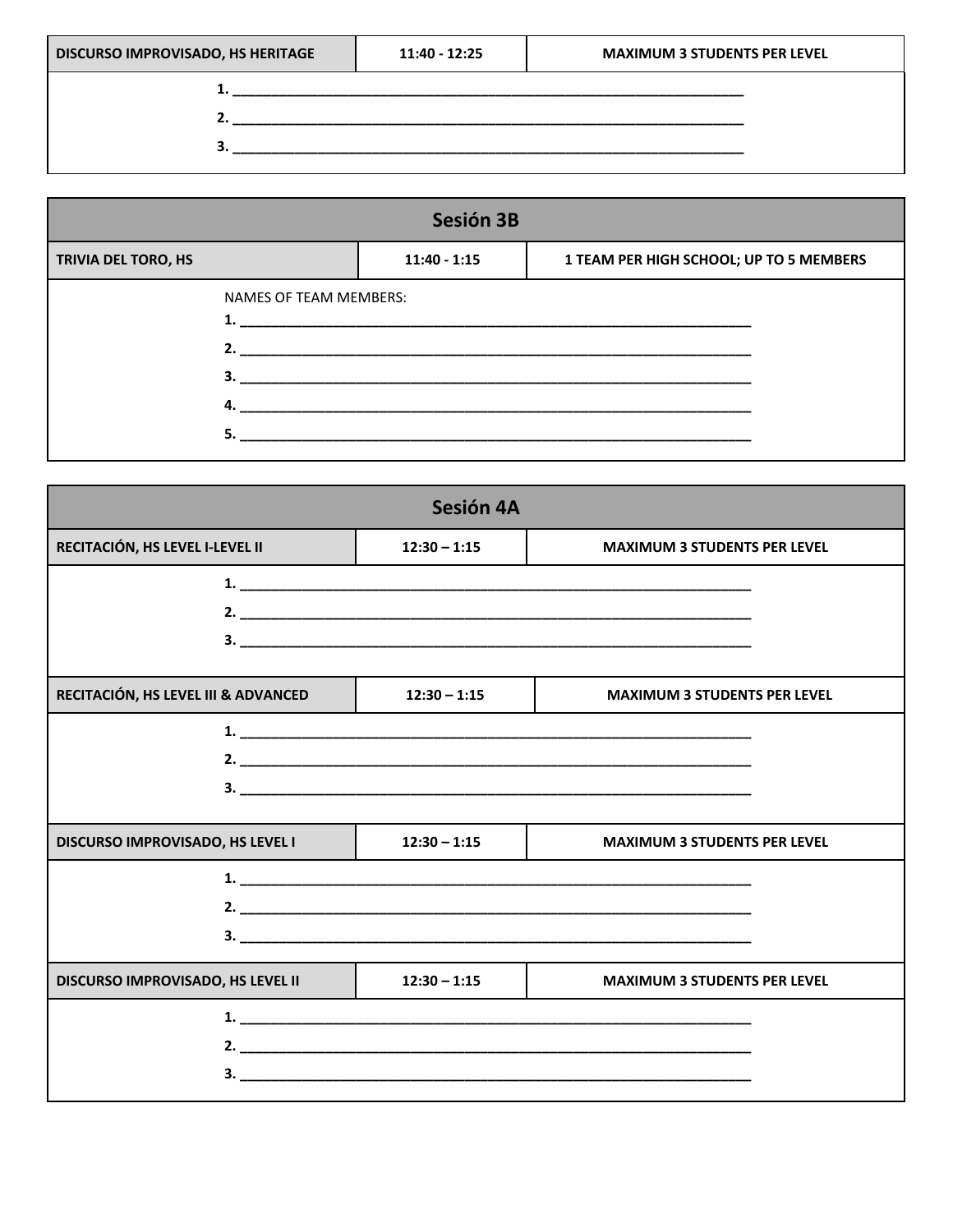| <b>DISCURSO IMPROVISADO, HS LEVEL III</b> | $12:30 - 1:15$ | <b>MAXIMUM 3 STUDENTS PER LEVEL</b> |
|-------------------------------------------|----------------|-------------------------------------|
|                                           |                |                                     |
|                                           |                |                                     |
| <b>GRAMÁTICA, HS HERITAGE</b>             | $12:30 - 1:15$ | <b>MAXIMUM 3 STUDENTS PER LEVEL</b> |
|                                           |                |                                     |
|                                           |                |                                     |
|                                           |                |                                     |

| Sesión 4B                    |                               |                                            |                                            |  |
|------------------------------|-------------------------------|--------------------------------------------|--------------------------------------------|--|
| <b>DRAMA, HS LEVELS I-II</b> |                               | $12:30 - 2:05$<br>(Event lasts 2 sessions) | MINIMUM 4 & MAXIMUM 10 STUDENTS PER SCHOOL |  |
|                              | <b>NAMES OF SKIT MEMBERS:</b> |                                            |                                            |  |
|                              |                               |                                            |                                            |  |

| Sesión 5                                   |                    |                                     |  |  |
|--------------------------------------------|--------------------|-------------------------------------|--|--|
| <b>CONVERSACIÓN CONTINUA, HS LEVEL III</b> | $1:20 - 2:05$      | <b>MAXIMUM 2 PAIRS PER LEVEL</b>    |  |  |
|                                            |                    |                                     |  |  |
| <b>DISCURSO IMPROVISADO, HS ADVANCED</b>   | $1:20 - 2:05$      | <b>MAXIMUM 3 STUDENTS PER LEVEL</b> |  |  |
|                                            |                    |                                     |  |  |
|                                            | 2. $\qquad \qquad$ |                                     |  |  |
|                                            |                    |                                     |  |  |